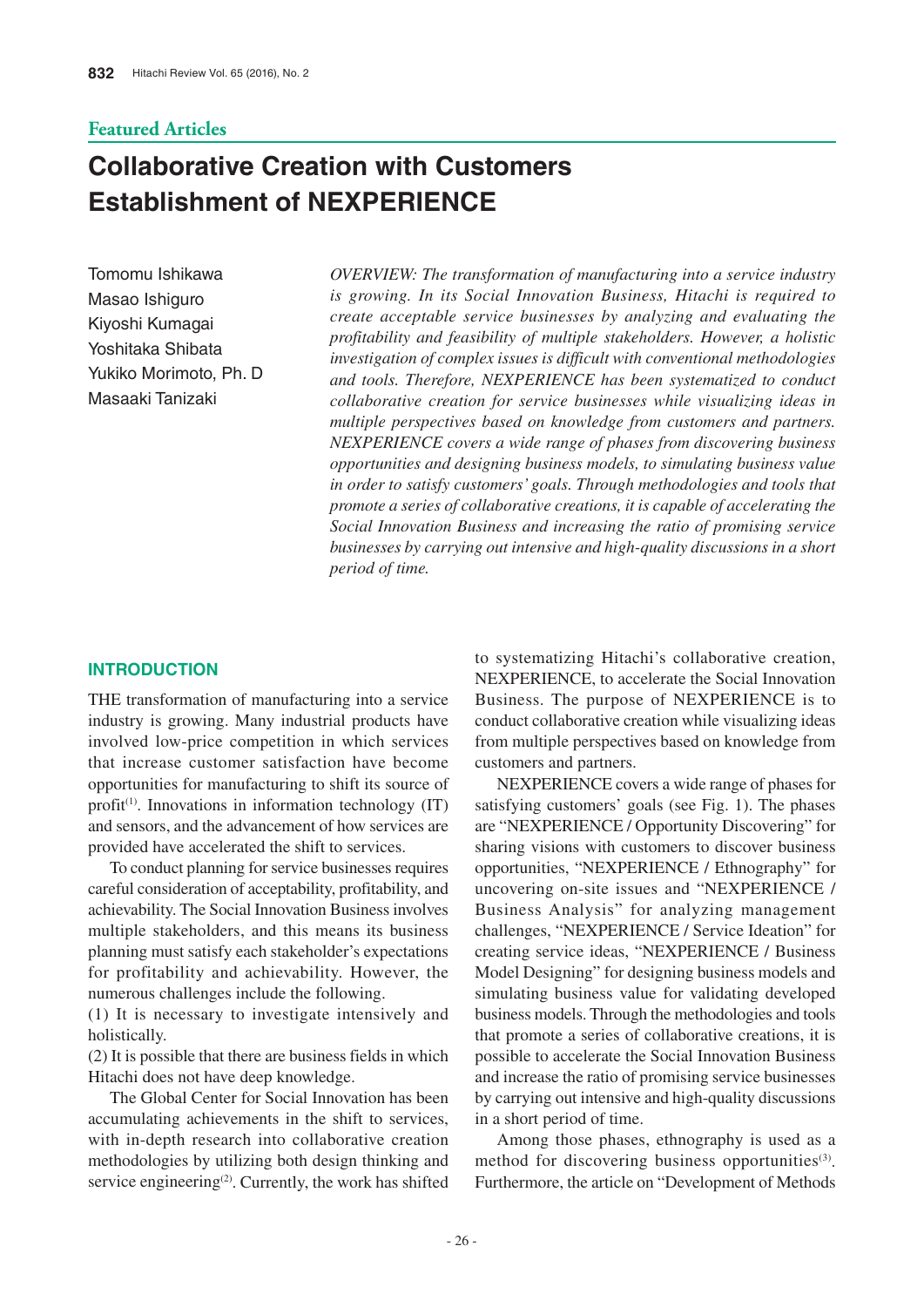

*Fig. 1—A Flowchart of Collaborative Creation and Systematized NEXPERIENCE.*

*The methodology covers a range of phases based on the customer's objectives, from discovering business opportunities to designing business models and simulating business values. Hitachi has established a Collaborative Creation Space to support the practical implementation of NEXPERIENCE.*

for Visualizing Customer Value in Terms of People and Management" in this issue describes the analysis of management challenges. This article will give an overview of the tools and impacts of the methodologies of "NEXPERIENCE / Opportunity Discovering," "NEXPERIENCE / Service Ideation," "NEXPERIENCE / Business Model Designing," "NEXPERIENCE / Cyber-Proof of Concept (Cyber-PoC)," and introduce the Collaborative Creation Space that is supporting the activities of NEXPERIENCE.

# **DISCOVERING BUSINESS OPPORTUNITIES**

Hitachi has been conducting an extensive number of studies into social trends through the perspectives of politics, economy, society, and technology (P.E.S.T.) to generate qualitatively anticipated content on the value perception of people in the future $(4)$ . This content includes the value perceptions of people in the future and the background social trends.

The approach to discovering business opportunities is to conduct workshops with customers using this content. Based on this content, the fields of business opportunity in the future will be organized through repeated discussions about business challenges in the future and the direction of business planning.

### **Expansion of Content on Social Trends**

In the workshops, the content is first shared with participants. The content is a booklet that describes content as stories. Due to the limitations of paper and concerns about readability, not all the social trends for those stories are included in the booklet. This requires the researcher who composed the content to attend the workshop and provide details of those social trends to participants in order to fully engage in discussions and, at the same time, to prevent any differences in interpretation among participants.

To solve the problem, the social trends that serve as background to the content are presented as the cause and effect of each social phenomenon by using causal loop diagrams  $(CLDs)^{(5)}$  (see Fig. 2). This has two impacts.

(1) People other than the researcher who composed the content can properly explain the social trends.

(2) People other than the researcher who composed the content can thoroughly discuss the social trends.

In addition, the quantitative information from the social trends can be examined in discussions persuasively. In particular, an interactive graph of statistical data with a timeline is used to indicate the social trends that are described in each node of the CLD (such as the "number of environmentally conscious products" in Fig. 2). Furthermore, the result of predictive analysis based on correlations and causal relations can also be indicated.

# **Future Development**

NEXPERIENCE / Opportunity Discovering Tool, an IT tool, has been developed for the purpose of exploring content that has been extended using CLDs and graphic presentations. The tool integrates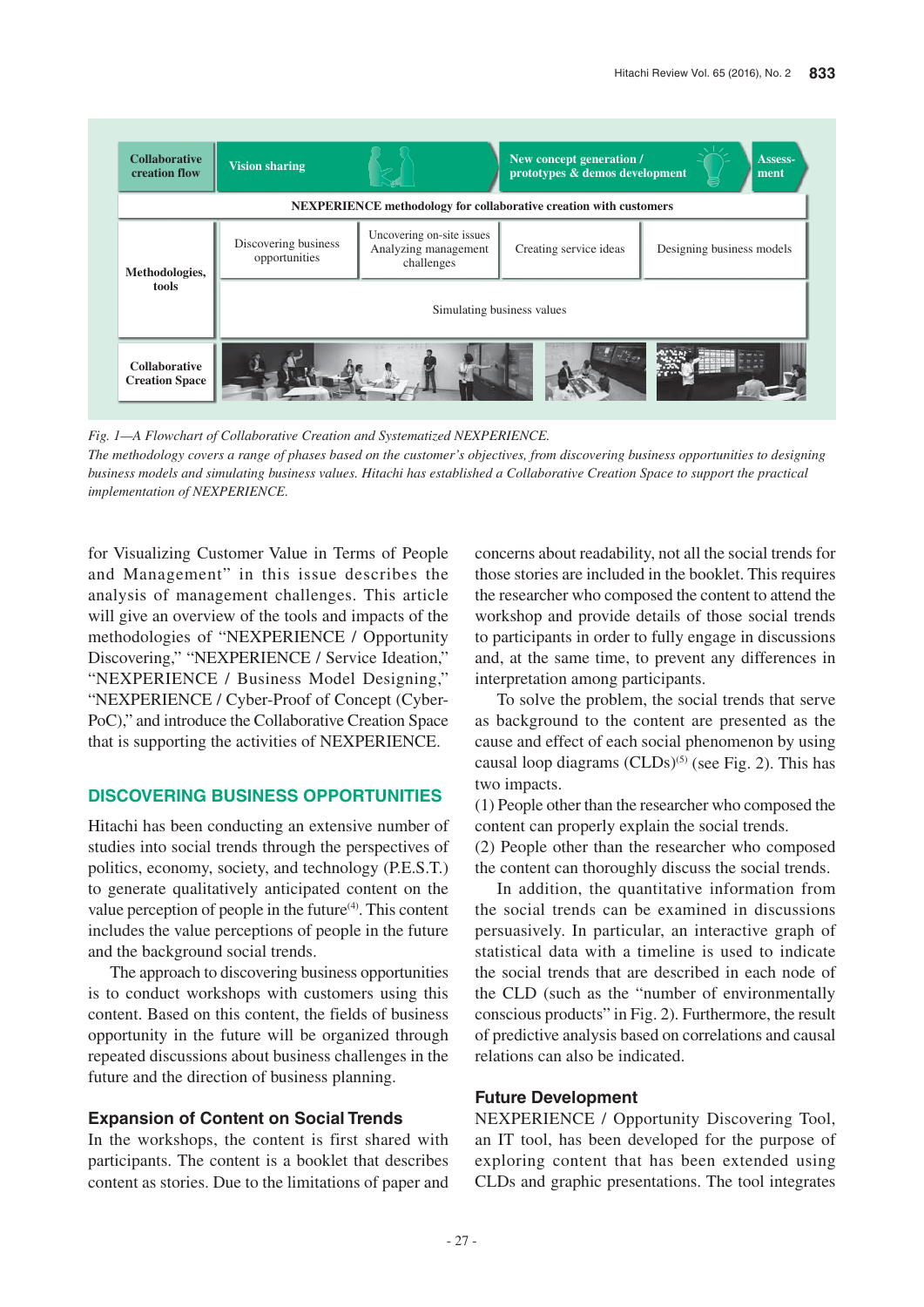

*Fig. 2—An Example Use of CLD to Represent Social Trends.*

*By expressing the causes and effects of social phenomena in terms of cause and effect relationships (including examples of social trends that could not be included in the booklet), the background social trends can be presented accurately, even by presenters other than the person who produced the content, and comprehensive discussion can take place.*

conventional memo-style discussions with IT creating a function for automatic digital memo categorization. This has shortened the time taken for workshops and made it easy to repeat the discussions (see Fig. 3).

The next step is to refine the methodologies and the tool further, and apply the developed tool to various business fields and accumulate more detailed content according to each field at the same time.

# **CREATING SERVICE IDEAS**

# **Framework of Service Idea Creation**

To expand service businesses, it is necessary to create innovative service ideas to provide customers with new values. The important task is to create "knowledge fusion" ideas that involve collaboration with experts from various fields such as targeted business know-how and advanced technology while accurately capturing business opportunities in the future, and current operational issues $<sup>(6)</sup>$ .</sup>

Hitachi has developed a framework of service idea creation with this concept of "knowledge fusion" to accelerate innovation (see Fig. 4). This framework is used in workshops where customers and partners participate with Hitachi's experts. The method of this framework for accelerating service idea creation is to use service knowledge from multiple fields of industry to identify suitable products and IT technology from Hitachi's wide range of products and IT technologies



*Fig. 3—A Workshop in Progress. Tablets are used to post opinions on things like business challenges or measures for the future, with reference to statistical data on social trends expressed as CLDs and the social phenomena indicated on CLD nodes.*

in addition to clarifying customers' values and operational issues from customers' expertise in their business fields.

### **Idea Creation by Framework**

The procedure and perspectives that are indicated in each space in the framework are provided based on the following three approaches. They enable idea creation according to the identified purposes of the project.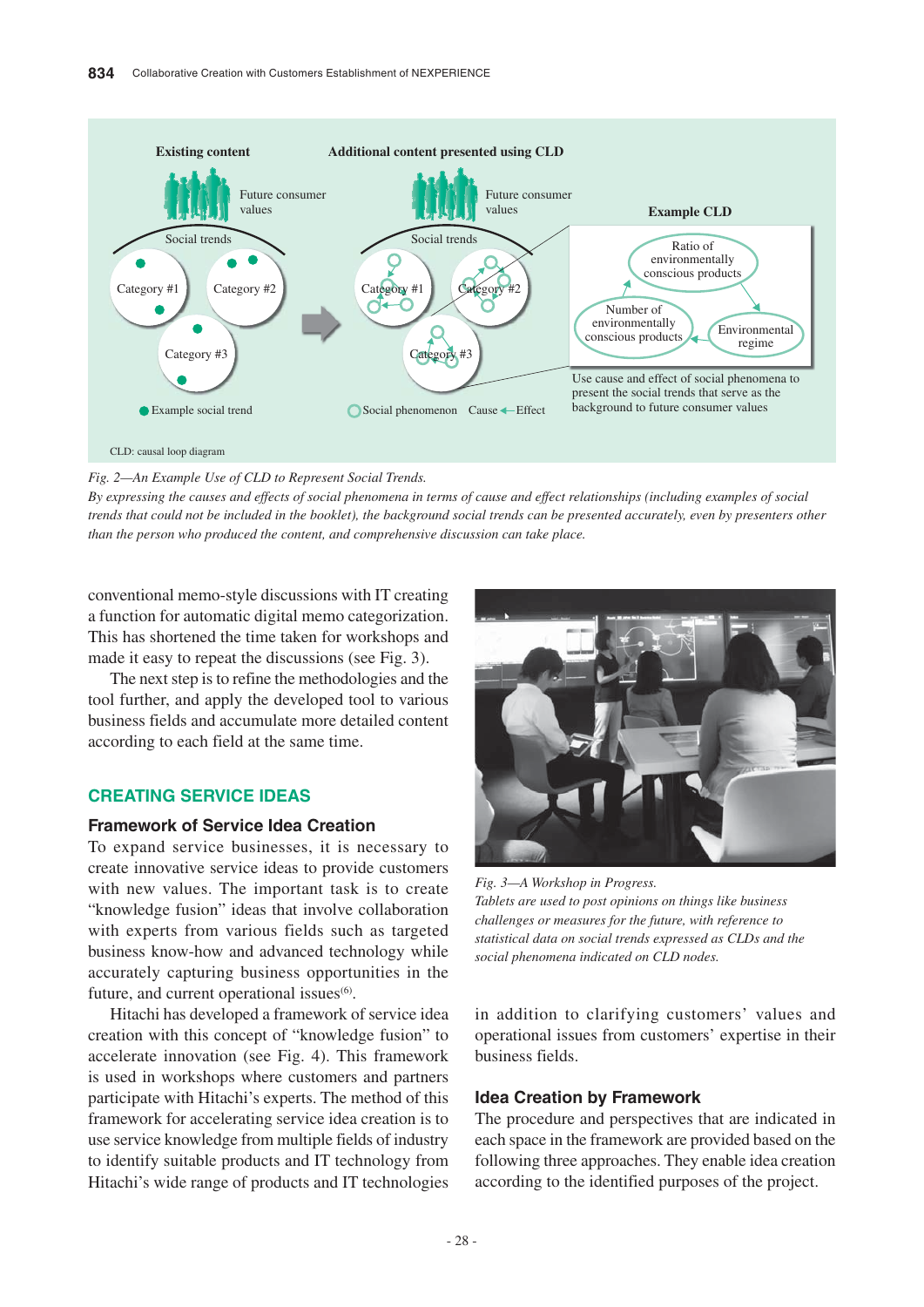

*Fig. 4—A Framework for Generating Service Ideas.*

*This framework is used in workshops attended by customers and other partners as well as experts from Hitachi to encourage every stakeholder to come up with service ideas by providing an overview of: (1) the ideal values for customers, (2) the business challenges faced by customers, and (3) the associated IT and other products.*

(1) Driving vision in order to realize ideal images in the future.

(2) Driving operational challenges in order to solve current issues.

(3) Driving core technologies in order to foster the utilization of unique technologies.

For example, there are four typical processes and perspectives for idea creation to realize the ideal images in the future described in approach (1).

(1) Clarifying values that will be demanded by customers' businesses in the future through the use of NEXPERIENCE / Opportunity Discovering, described above.

(2) Listing operations that achieve customers' values and their issues in detail.

(3) Determining effective products and IT technologies for solving challenges.

(4) Creating service ideas to solve challenges by combining products and IT technologies.

This framework is capable of promoting the creation of service ideas to examine every detail with a focus on services. One example is the creation of service ideas through collaboration by multiple operations. Furthermore, it is possible to create service ideas by utilizing resources strategically, such as transforming operations by integrating core technology.

# **Future Development**

Currently, there are many projects that are utilizing this framework in different industries. The framework will be

refined along with accumulating case studies of services. Also, the NEXPERIENCE / Service Ideation Tool, an IT tool, was developed to perform knowledge construction through the collection of service case studies in a database. At the same time, a recommendation function is being developed for related case studies in various industries using knowledge. This is aimed at utilizing "cross-industry analogies" to create ideas from case studies in different industries by applying Hitachi's superiority in many business domains $(7)$ .

Mechanisms for accelerating service idea creation and creating innovative service ideas will continue to be developed.

# **DESIGNING BUSINESS MODELS**

After obtaining an innovative service idea, the business model is explored in detail. Hitachi developed NEXPERIENCE / Business Model Designing Tool, an IT tool, for designing business models with workshops in which Hitachi staff from multiple backgrounds can participate(8).

### **Business Model**

There is no exact definition of a business model, but here the definition is a set of concepts that indicate an approach for increasing profits continuously in a service that consists of multiple stakeholders. This set of concepts is identified as the following four perspectives on the features of services.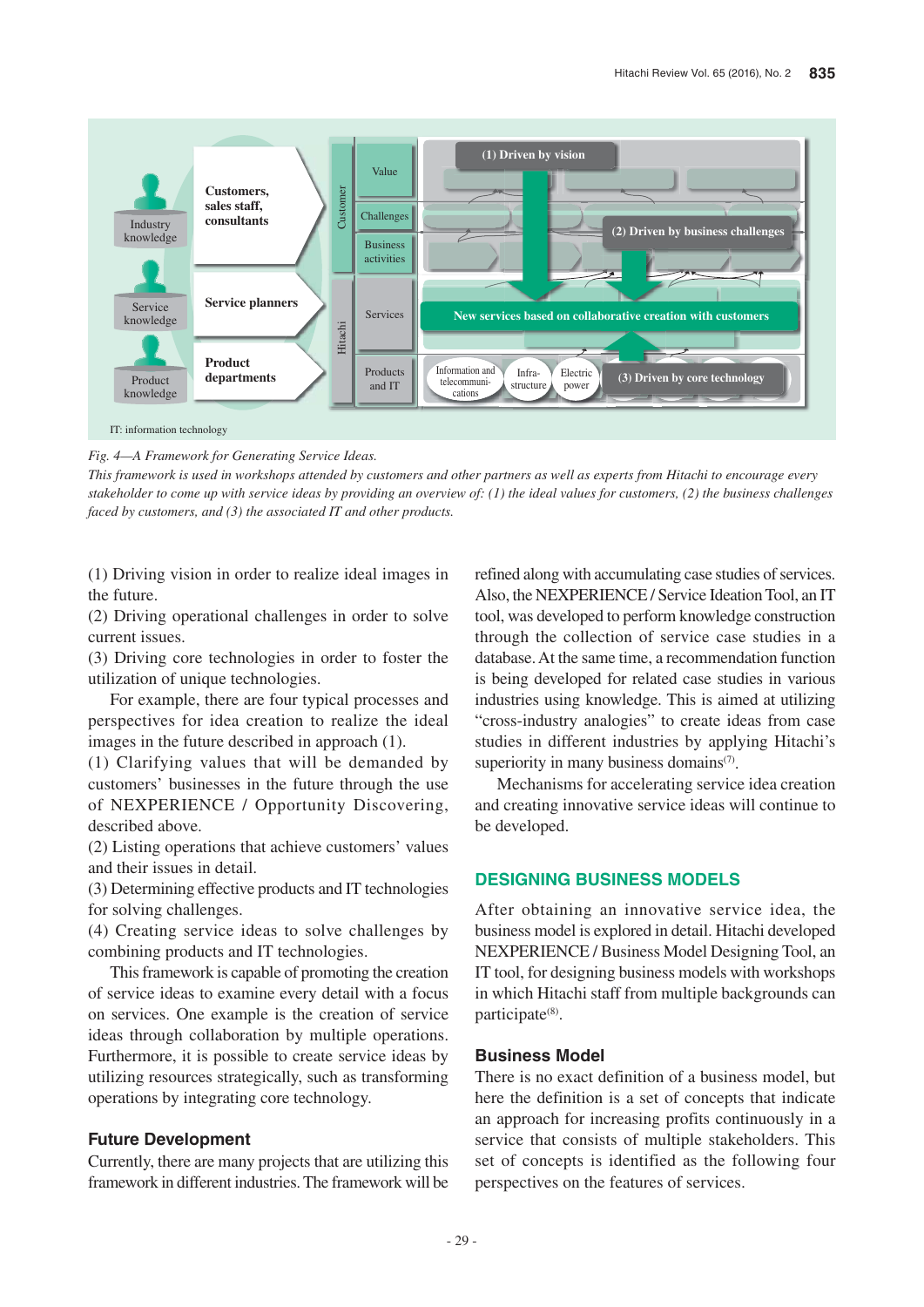

*Fig. 5—The Conversion of Stakeholder Relationships into Revenue Streams.*

*This shows how the flow of money is identified from the stakeholder map (left), which uses arrows to represent the interactions between stakeholders. The contents of this flow are converted into revenue streams (right). The revenue streams are used to study the monetary amounts for each item and ensure the profitability of each stakeholder (such as identifying any unreasonable bias in how benefits are shared).*

(1) "Stakeholders' correlations" as an overall design blueprint of the service.

(2) "Individual business strategy" to indicate a structure for businesses that participate in the service to create profits continuously.

(3) "Service user stories" to indicate the details of planning for service users so they will recognize the need for the service and use it continuously.

(4) "Revenue stream" to confirm the profitability of each stakeholder from the money flow and amount of money in the service.

By investigating service ideas from these perspectives, business models can be designed with a consideration for balancing the maximized value for both users and providers.

# **Conventional Approach and Challenge**

Several frameworks have been developed for investigating the features of services from the four perspectives described above. The purpose was to enhance the effectiveness of investigating business models in a workshop. These developed frameworks have been applied to several projects. They include a stakeholder map<sup>(9)</sup> for investigating "stakeholders" correlations" and a template for co-creating customer journey<sup>(10)</sup> for investigating service users' "service" user stories." In addition, an investigative tool for "individual business strategy" with the business model canvas<sup>(11)</sup>, which was proposed by Alexander Osterwalder, and a new visualization tool for

investigating "revenue stream" were developed. These have all been applied to workshops in order to design business models.

The advantage of utilizing these frameworks from those four perspectives is that the investigation can be accurate without missing any point by clearly identifying all items that should be discussed and their correlations. On the other hand, each framework has been discussed independently because the large number of frameworks makes it time consuming to cover all of them.

# **Framework Collaboration Tool**

Extending the advantage described above, IT was integrated with the frameworks to overcome the challenges. Content studied under one framework can also be translated into other frameworks. Due to the ease of switching between frameworks during a workshop, it is easy to notice whether the "revenue stream" is acceptable and appropriate during the discussion process instead of the conventional focus on investigating "stakeholders' correlations" (see Fig. 5). This shortens the time required for switching frameworks. By repeatedly switching back and forth between frameworks during the discussion, a winwin service business can be created with multiple stakeholders.

In the future, business model design will be enhanced from a holistic perspective, such as by applying strategies from competitors.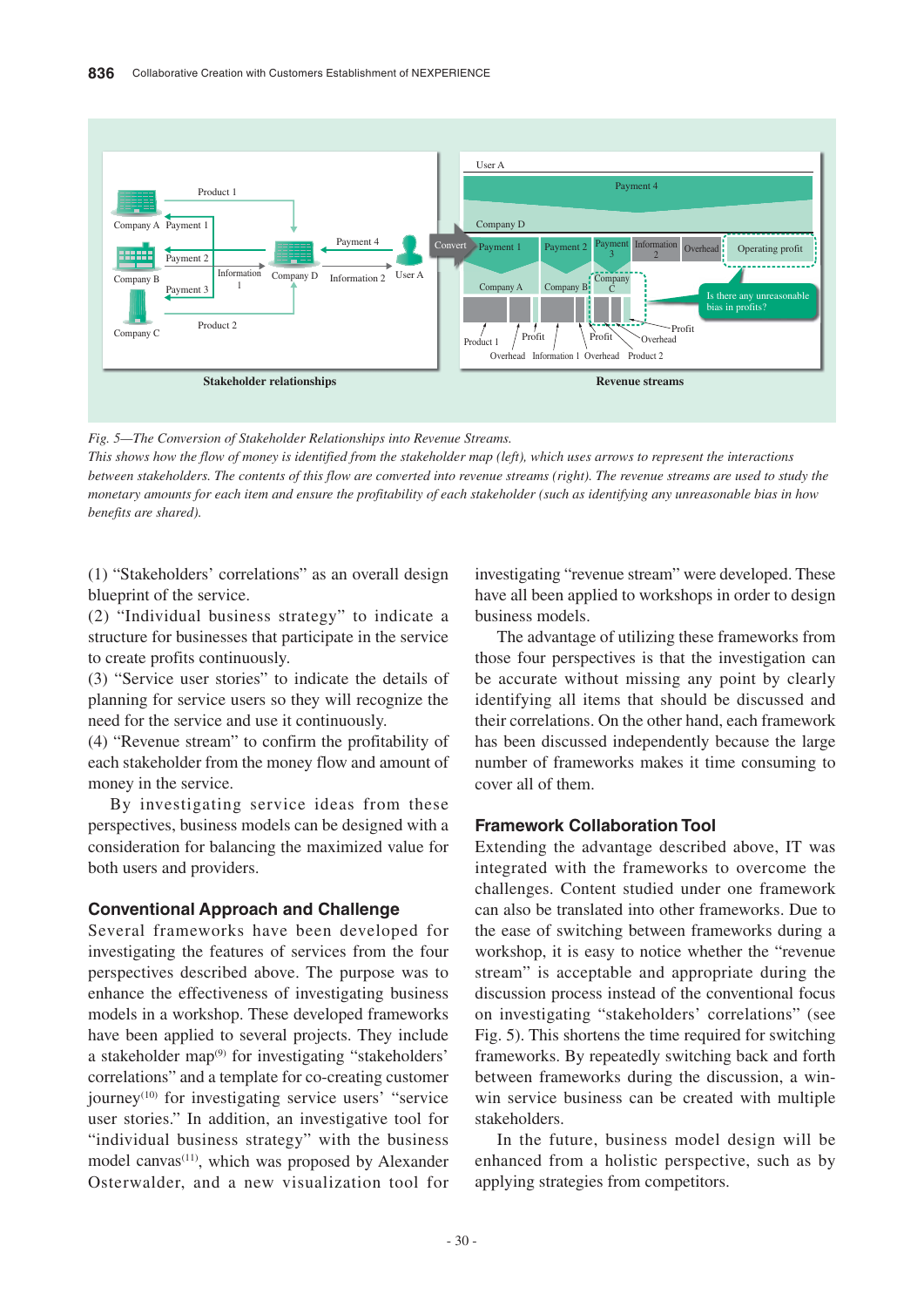# **SIMULATING BUSINESS VALUES**

It is important to share an overview and value of a business with customers at the very earliest phase of the system implementation investigation to promote the Social Innovation Business that is illustrated by Hitachi's collaborative creation methodology. NEXPERIENCE / Cyber-Proof of Concept is a simulation tool for assessing business value. It is capable of verifying the return on investment (ROI) of the developed system while changing parameters interactively.

# **Features and Application of NEXPERIENCE / Cyber-Proof of Concept**

NEXPERIENCE / Cyber-Proof of Concept presents a simulation of the degree to which the issues facing society and customers could be solved by inputting a system for solving those issues and its specifications. At the same time, it also can simulate management key performance indicators (KPIs) such as initial cost, operating cost, and ROI. The simulation can be conducted with different conditions by interactively changing things such as the system to be implemented and the attributes that will be the key drivers of KPI (see Fig. 6).



GUI: graphical user interface KPI: key performance indicator

*Fig. 6—The Screens Displayed by NEXPERIENCE / Cyber-Proof of Concept (Cyber-PoC) for Railway and Transportation Solutions. The screen on the left shows a visualization of the extent to which the construction of new railway lines will reduce urban traffic congestion. The top half of the screen on the right shows the results of a simulation of electric power supply planning for the railway line from the screen on the left. The bottom half of the screen on the right shows the results of a simulation of the corresponding electric power use, initial cost, operating costs, and cumulative cost. Different conditions can be simulated by interactively making changes to the railway line on the left.*



#### *Fig. 7—The Cyber-PoC Phases.*

*The phase of sharing a vision with the customer involves Hitachi presenting the customer with a simulation based on available data to enable an in-depth discussion of the issues. The phase of considering the individual issues uses detailed data from across the customer's organization to look at an overview of the issues. The final phase is to perform a comprehensive simulation of the issues facing each customer department to facilitate decision-making.*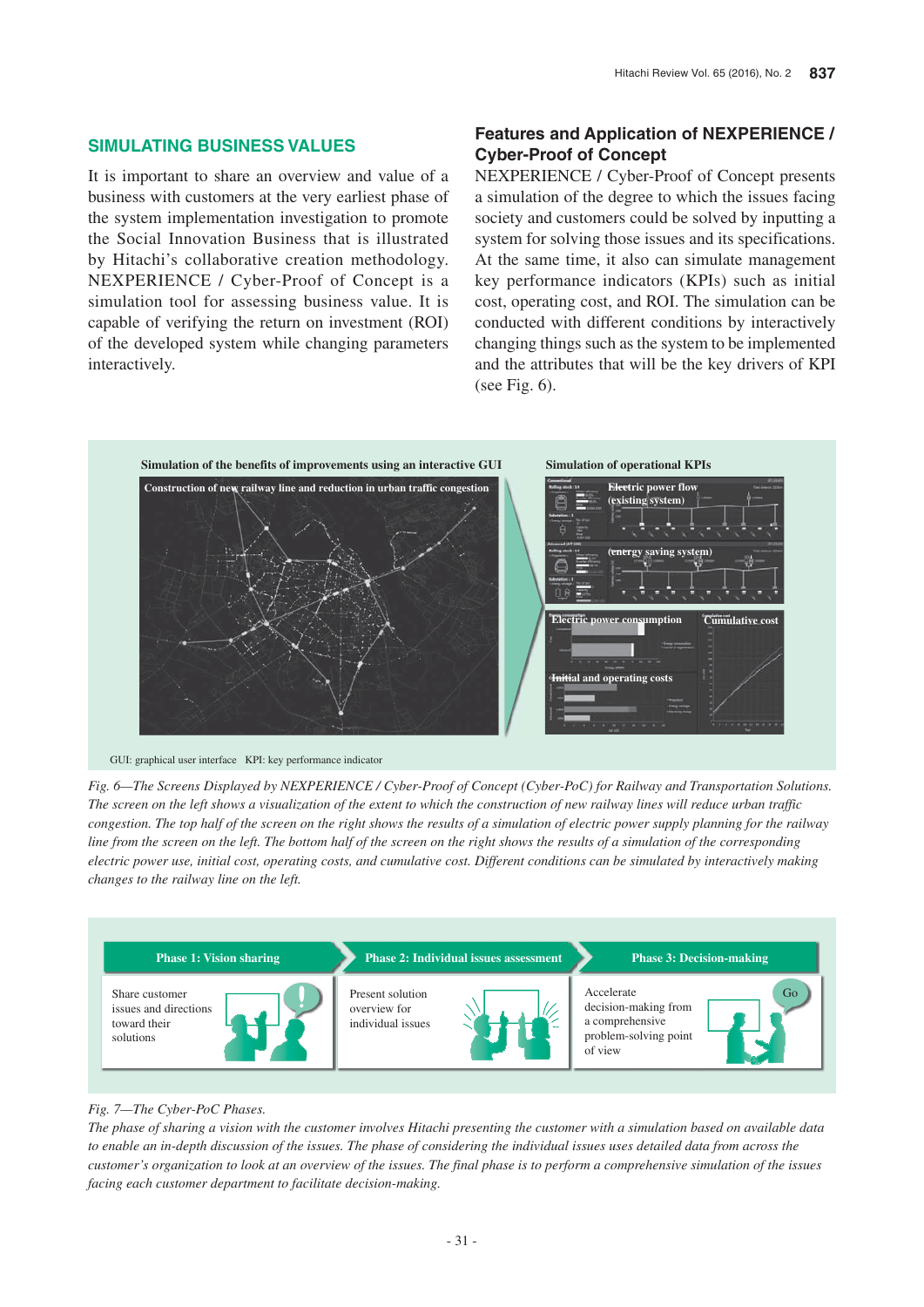

*Fig. 8—A Collaborative Creation Space that Facilitates Use of IT Tools.*

*To enable multi-faceted discussion, Hitachi has built a facility where people can focus on collaborative creation, creating opportunities for collaborative creation and presenting the results of such collaborations.*

From these features, Hitachi's proposed system and business values can be accepted by the customer in the vision sharing with customers phase, investigating individual issues facing customers phase, and decision making phase to accelerate the final investment decision by corporate executives (see Fig. 7).

# **Future Expansion**

Currently, Hitachi is developing NEXPERIENCE / Cyber-Proof of Concept for the fields of railways, transportation, and electric power by integrating its analysis technologies accumulated from a vast number of research achievements in many fields. Extending NEXPERIENCE / Cyber-Proof of Concept to the fields of urban development and healthcare will be undertaken by working with business divisions.

# **COLLABORATIVE CREATION SPACE**

The collaborative creation methodology $(2)$  that has been building up effectiveness through actual application uses multiple individual tools for investigation, with holistic discussion using multiple tools at one time. For example, if one developed service is discovered to have difficulty in its profitability, the investigation can be conducted again for an alternative service.

In this situation, NEXPERIENCE / Space (see Fig. 8) was established to facilitate the use of IT tools that can provide holistic investigation to support NEXPERIENCE applications.

# **CONCLUSIONS**

This article has given an overview of NEXPERIENCE, including its methodologies and tools and their impacts, and described the Collaborative Creation Space that supports NEXPERIENCE activities.

To expand the Social Innovation Business, it is essential to understand NEXPERIENCE methodologies and tools, increase the number of people able to use them, and apply them on actual business projects. Training programs and cooperative practices with related business divisions are an on-going process. Furthermore, expanding NEXPERIENCE to locations outside Japan has been planned to foster the Social Innovation Business globally.

#### **REFERENCES**

- (1) T. Masuda, "Ongoing Transformation of Manufacturing into a Service Industry—What is Happening Now?," Keiei Sensor, Toray Corporate Business Research, Inc. 128, pp. 21–31 (Dec. 2010) in Japanese.
- (2) K. Kashimura, K. Kumagai, and J. Furuya, "Experience Design: Theory and Practice," Hitachi Review **62**, pp. 293– 301 (Sep. 2013).
- (3) T. Kawasaki et al., "Applications and Benefits of Ethnographic Research—Case Study of Management System Upgrade for Power Plant Construction Site—," Hitachi Review **62**, pp. 317–323 (Sep. 2013).
- (4) Y. Maruyama et al., "Methodology Research and Development for Designing Future Experience," Hitachi Review **62**, pp. 344–351 (Sep. 2013).
- (5) J. D. Sterman, "Business Dynamics: Systems Thinking and Modeling for a Complex World," McGraw-Hill Education, New York (Feb. 2000).
- (6) H. Yamada, "Business Models in Different Industries," Nikkei Publishing Inc., Tokyo (Nov. 2014) in Japanese.
- (7) I. Hosoya, "Analogy Thinking," Toyo Keizai Inc., Tokyo (Jul. 2011) in Japanese.